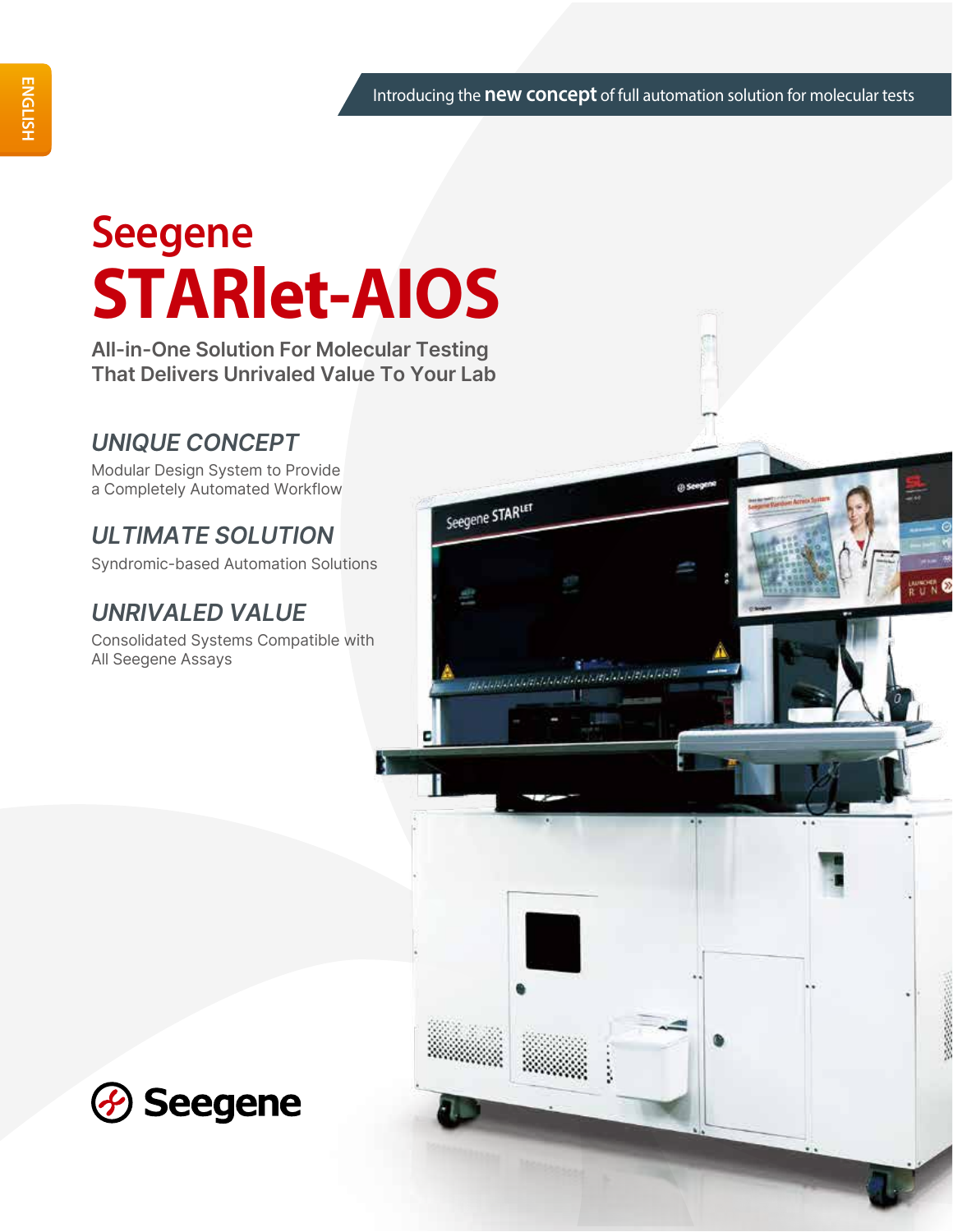# **Seegene STARlet-AIOS**

Seegene STARlet-AIOS is a new modular concept of integrated solution that enables molecular diagnostic tests based on an automated workflow with an easy upgrade procedure while maintaining existing configurations



 $\boldsymbol{\Xi}$ 

### *Easily Improve your lab productivity*

- **Modular design system** for simple upgrade, high flexibility & easy maintenance
- **Compact size** that can fit in a small space

### *Surely* **OUTO Maximize your test efficiency**

- **Symptom-based syndromic test** that enables an accurate diagnosis for better patient care
- All Seegene's **high-multiplex real-time PCR assays** are applicable

### *Ultimately*  **Enhance your workflow**

- Fully automated workflow from sample-in to result-out
- **Complete IT solution** that can provide quantitative test results and statistical analysis with insights

# $\frac{1}{2}$

Seegene STARLET

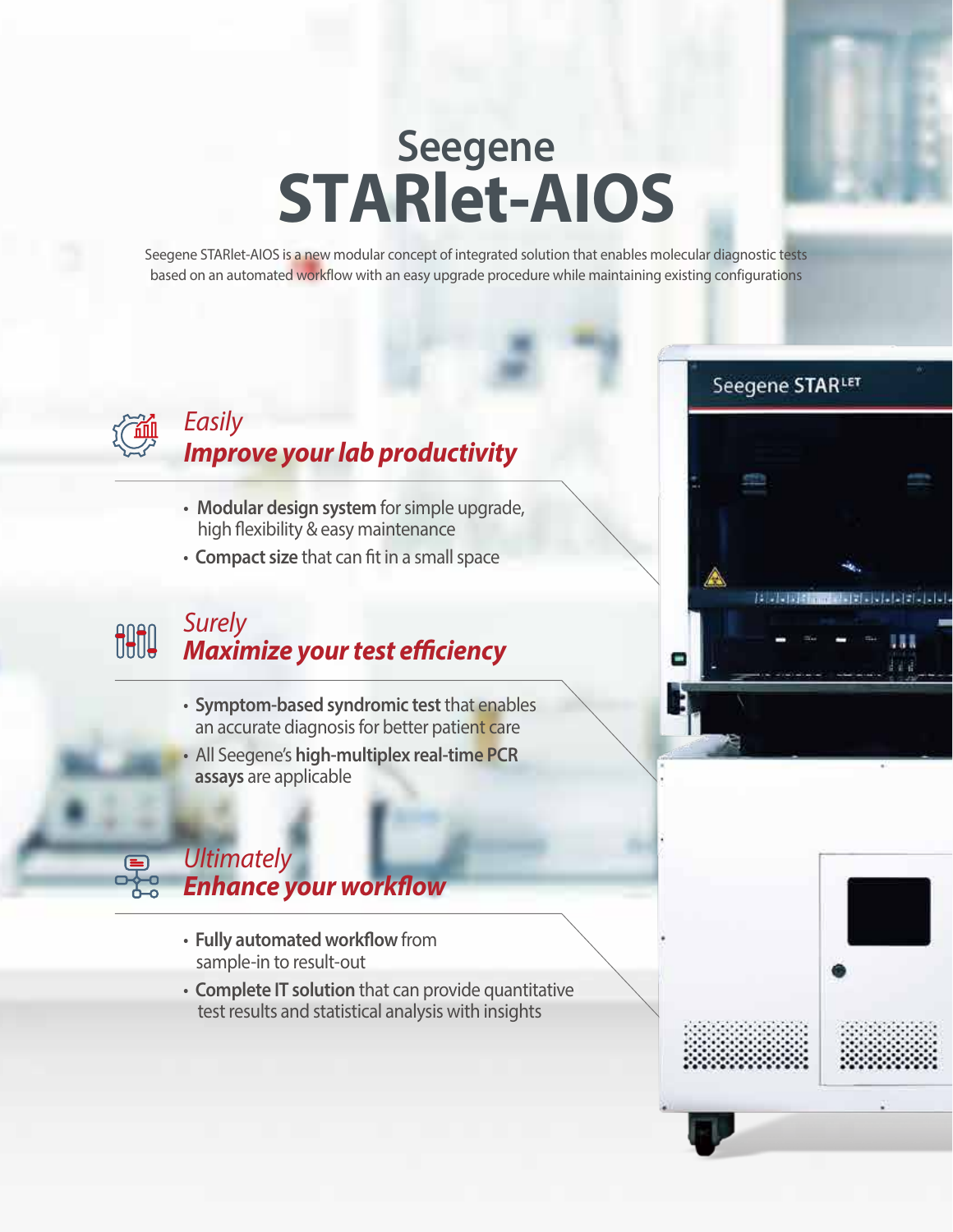# **Modular design system**

for simple upgrade, high flexibility & easy maintenance





**IMPROVE YOUR LAB PRODUCTIVITY**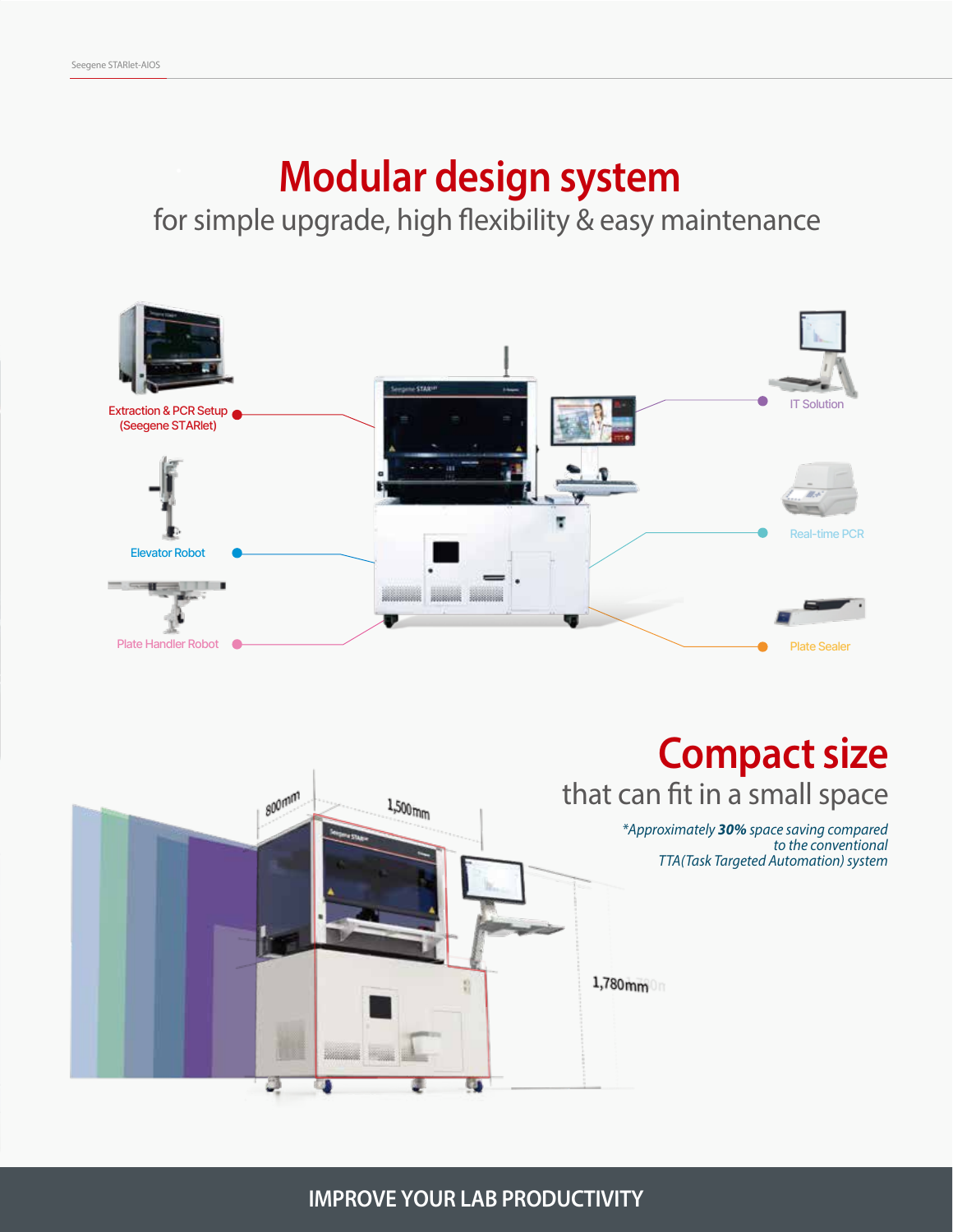# **Fully automated workflow**

from sample-in to result-out



# **Complete IT solution** that can operate, analyze results and test statistics



**Seegene Launcher** Optimized operation software



**Seegene Viewer** Automated data analysis



**SG STATS** Premium Solution of advance statistical analysis

Seegene STARlet-AIOS provides an automated workflow from loading samples to analyzing results on the screen with a single click of a button. See how Seegene can efficiently enhance your lab's workflow.

### **ENHANCE YOUR WORKFLOW**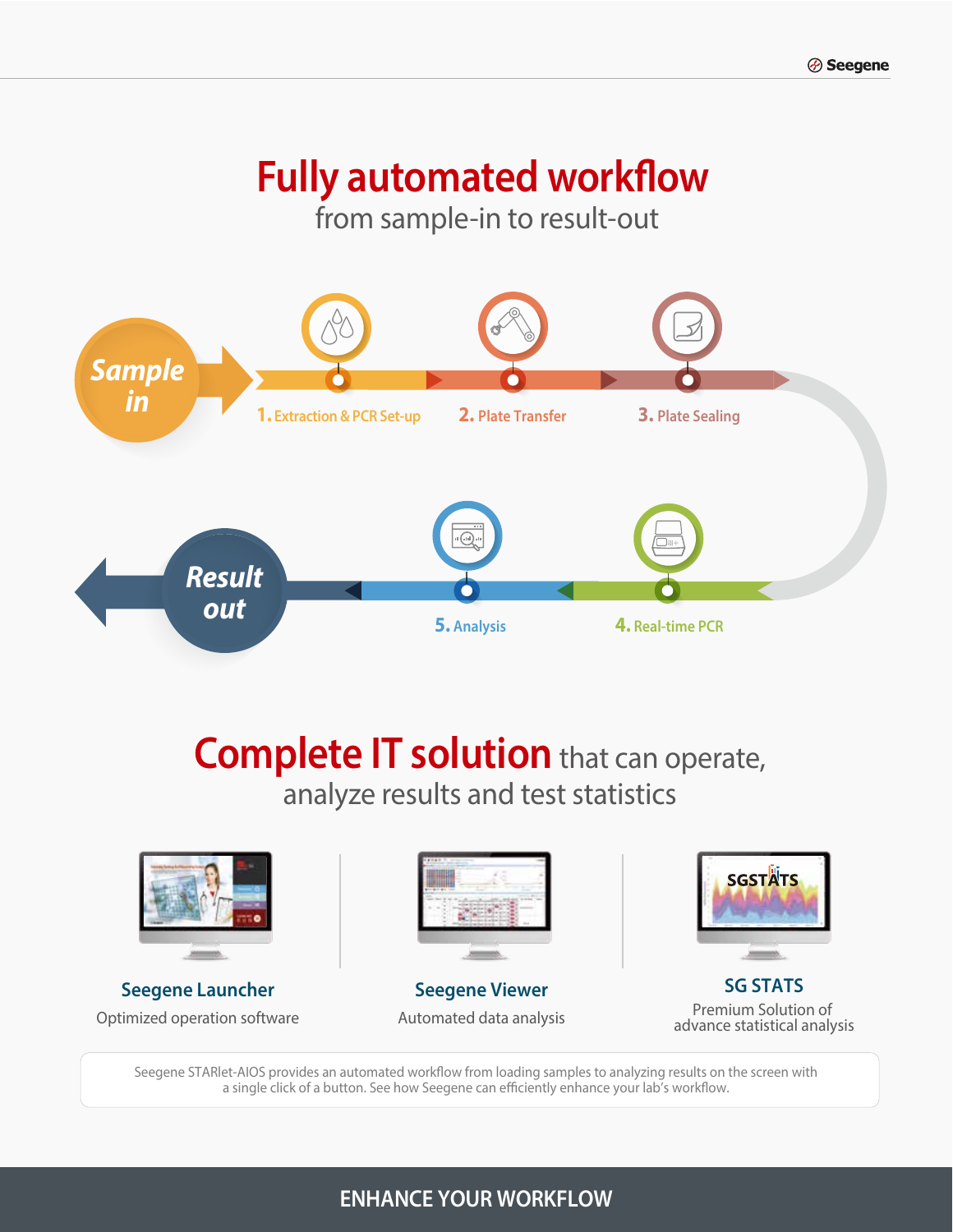# **Syndromic-based automation solution** to detect the exact cause of symptoms at once

*All Seegene's High Multiplex Real-time PCR Assays are compatible*



\*Applicable products may vary depending on your country's certification

### **MAXIMIZE YOUR TEST EFFICIENCY**